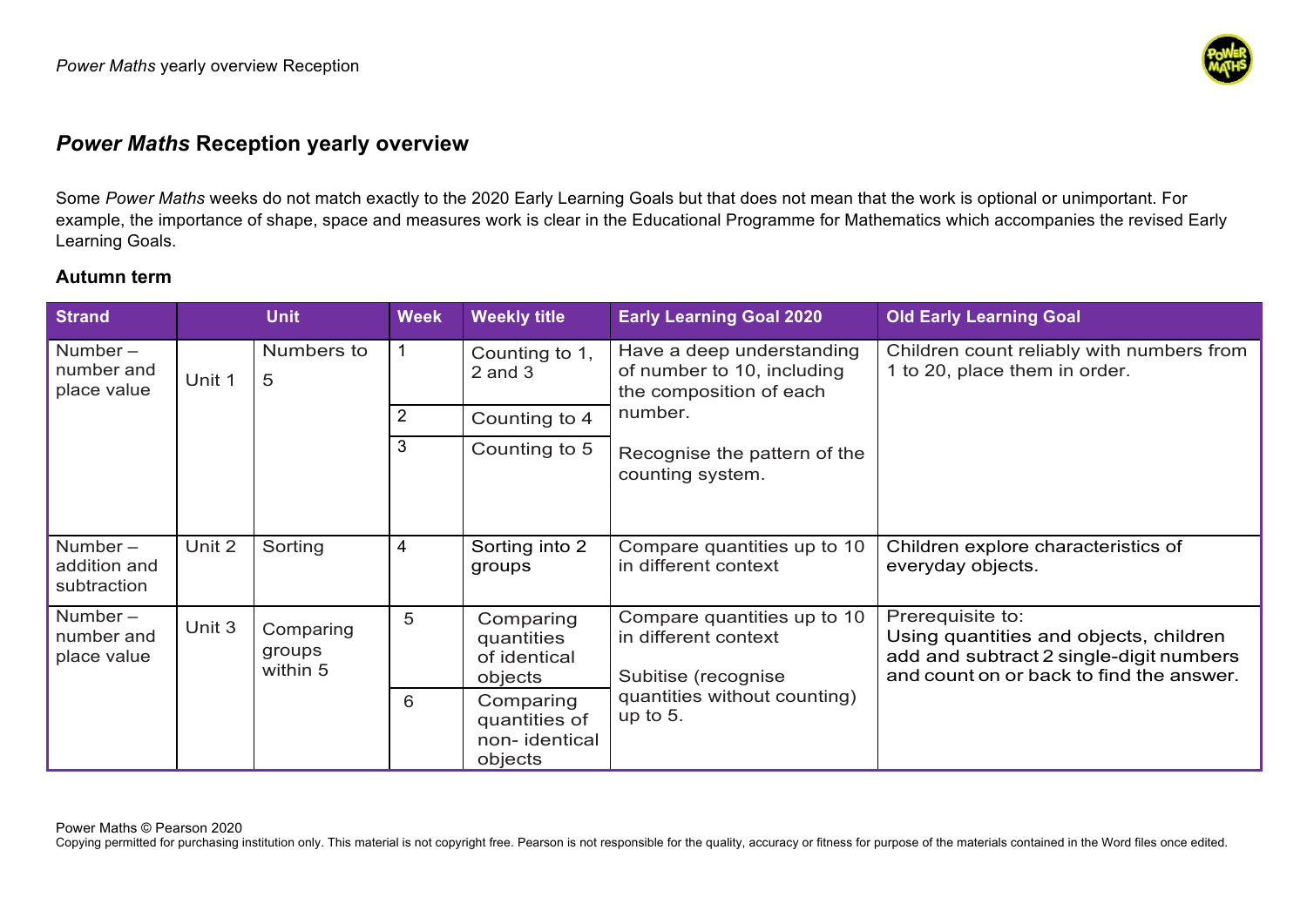

| <b>Strand</b>                                | <b>Unit</b> |                    | <b>Week</b>    | <b>Weekly title</b> | <b>Early Learning Goal 2020</b>                                                                                                                                  | <b>Old Early Learning Goal</b>                                          |
|----------------------------------------------|-------------|--------------------|----------------|---------------------|------------------------------------------------------------------------------------------------------------------------------------------------------------------|-------------------------------------------------------------------------|
| Number $-$<br>addition<br>and<br>subtraction | Unit 4      | Change<br>within 5 | $\overline{7}$ | One more            | Have a deep understanding<br>of number to 10, including<br>the composition of each<br>number.                                                                    | Say which number is one more or one<br>less than a given number.        |
|                                              |             |                    | 8              | One less            | Compare quantities up<br>to 10 in different<br>contexts, recognising<br>when one quantity is<br>greater than, less than<br>or the same as the other<br>quantity. |                                                                         |
|                                              | Unit 5      | Time               | 9              | My day              |                                                                                                                                                                  | Children use everyday language to<br>talk about time to solve problems. |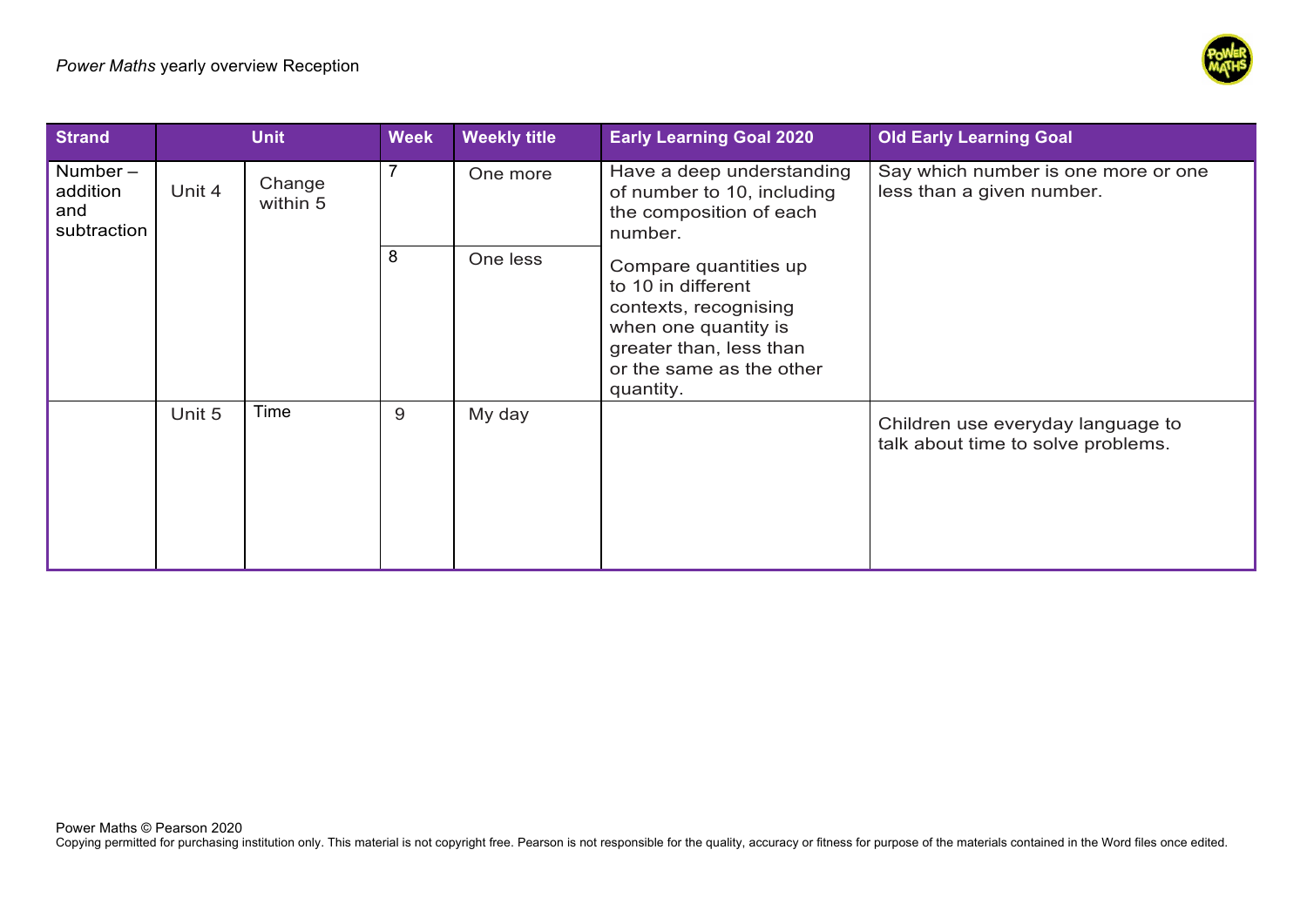

### **Spring term**

| <b>Strand</b> | <b>Unit</b> |                                   | <b>Week</b>         | <b>Weekly title</b>                                      | <b>Early Learning Goal 2020</b>                                                                                                                                                                                                              | <b>Old Early Learning Goal</b>                                                                                                                |
|---------------|-------------|-----------------------------------|---------------------|----------------------------------------------------------|----------------------------------------------------------------------------------------------------------------------------------------------------------------------------------------------------------------------------------------------|-----------------------------------------------------------------------------------------------------------------------------------------------|
|               | Unit 6      | Number bonds<br>within 5          |                     | Introducing the<br>part-whole<br>model                   | Have a deep understanding<br>of number to 10, including<br>the composition of each<br>number.<br>Automatically recall number<br>bonds up to 5.                                                                                               | Prerequisite to:<br>Using quantities and objects, they add<br>and subtract 2 single-digit numbers and<br>count on or back to find the answer. |
|               | Unit 7      | Numbers to 10                     | $\overline{2}$<br>3 | Counting to 6,<br>$7$ and $8$<br>Counting to 9<br>and 10 | Have a deep understanding<br>of number to 10, including<br>the composition of each<br>number.<br>Subitise (recognise<br>quantities without counting)<br>up to $5$ .<br>Verbally count, recognising<br>the pattern of the counting<br>system. | Children count reliably with numbers<br>from 1 to 20, place them in order.                                                                    |
|               | Unit 8      | Comparing<br>numbers within<br>10 | 4                   | Comparing<br>groups up<br>to 10                          | Have a deep understanding<br>of number to 10, including<br>the composition of each<br>number.<br>Subitise (recognise<br>quantities without counting)<br>up to $5.$                                                                           | Children explore characteristics of<br>everyday objects.                                                                                      |

Power Maths © Pearson 2020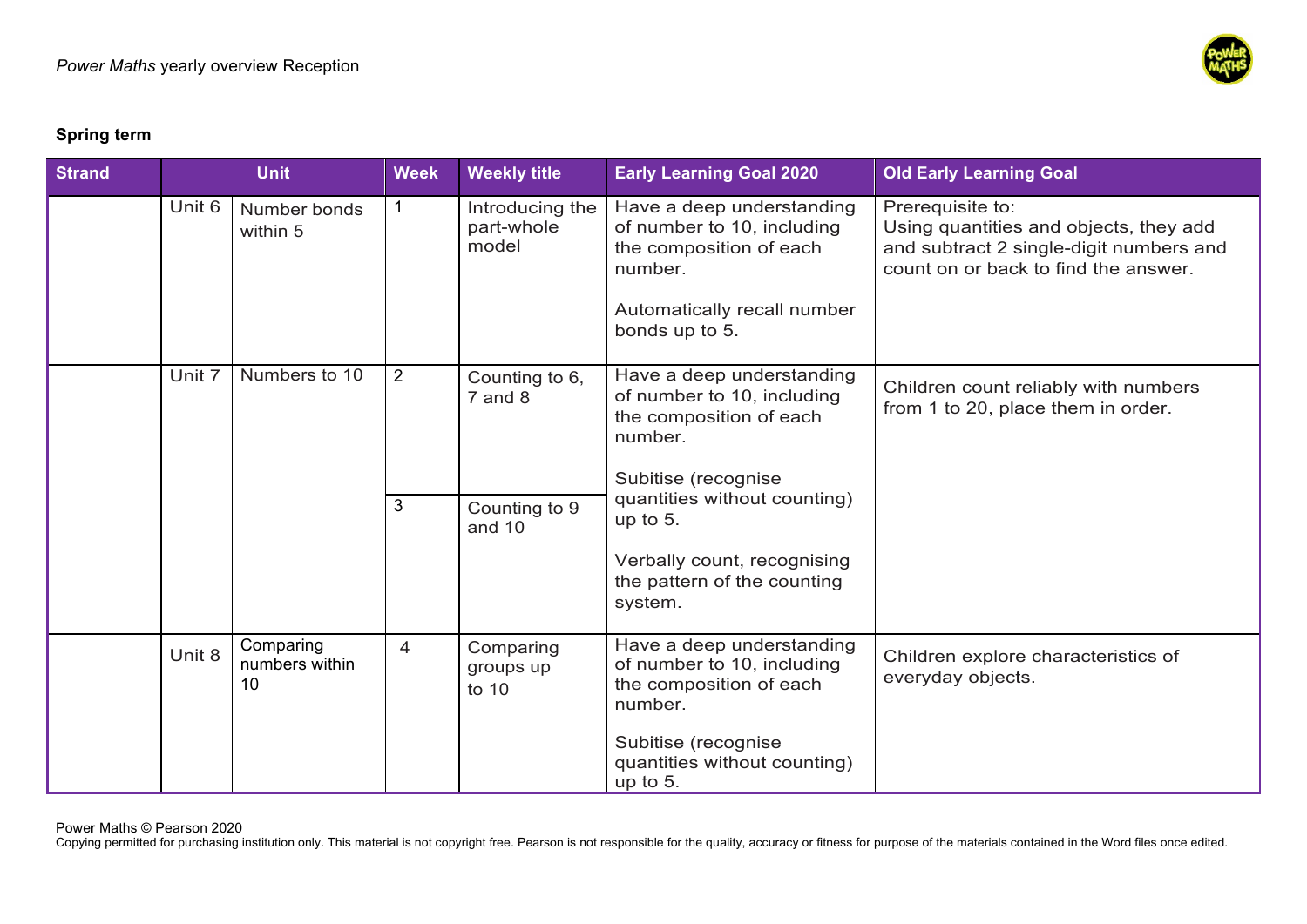

| <b>Strand</b> |        | <b>Unit</b>    | <b>Week</b> | <b>Weekly title</b>                          | <b>Early Learning Goal 2020</b>                                                                                                                                                                                                                                                                                                                                                                                                                 | <b>Old Early Learning Goal</b>                                                                                                |
|---------------|--------|----------------|-------------|----------------------------------------------|-------------------------------------------------------------------------------------------------------------------------------------------------------------------------------------------------------------------------------------------------------------------------------------------------------------------------------------------------------------------------------------------------------------------------------------------------|-------------------------------------------------------------------------------------------------------------------------------|
|               |        |                |             |                                              | Compare quantities up to 10<br>in different contexts,<br>recognising when one<br>quantity is greater than, less<br>than or the same as the<br>other quantity.                                                                                                                                                                                                                                                                                   |                                                                                                                               |
|               | Unit 9 | Addition to 10 | 5           | Combining two<br>groups to find<br>the whole | Have a deep understanding<br>of number to 10, including<br>the composition of each<br>number.<br>Subitise (recognise<br>quantities without counting)<br>up to $5.$<br>Automatically recall numbers<br>bonds up to 5 and some<br>number bonds to 10,<br>including double facts.<br>Compare different contexts,<br>recognising when one<br>quantity is greater than, less<br>than or the same as the<br>other quantity quantities up<br>to 10 in. | Using quantities and objects, children<br>add and subtract 2 single-digit numbers<br>and count on or back to find the answer. |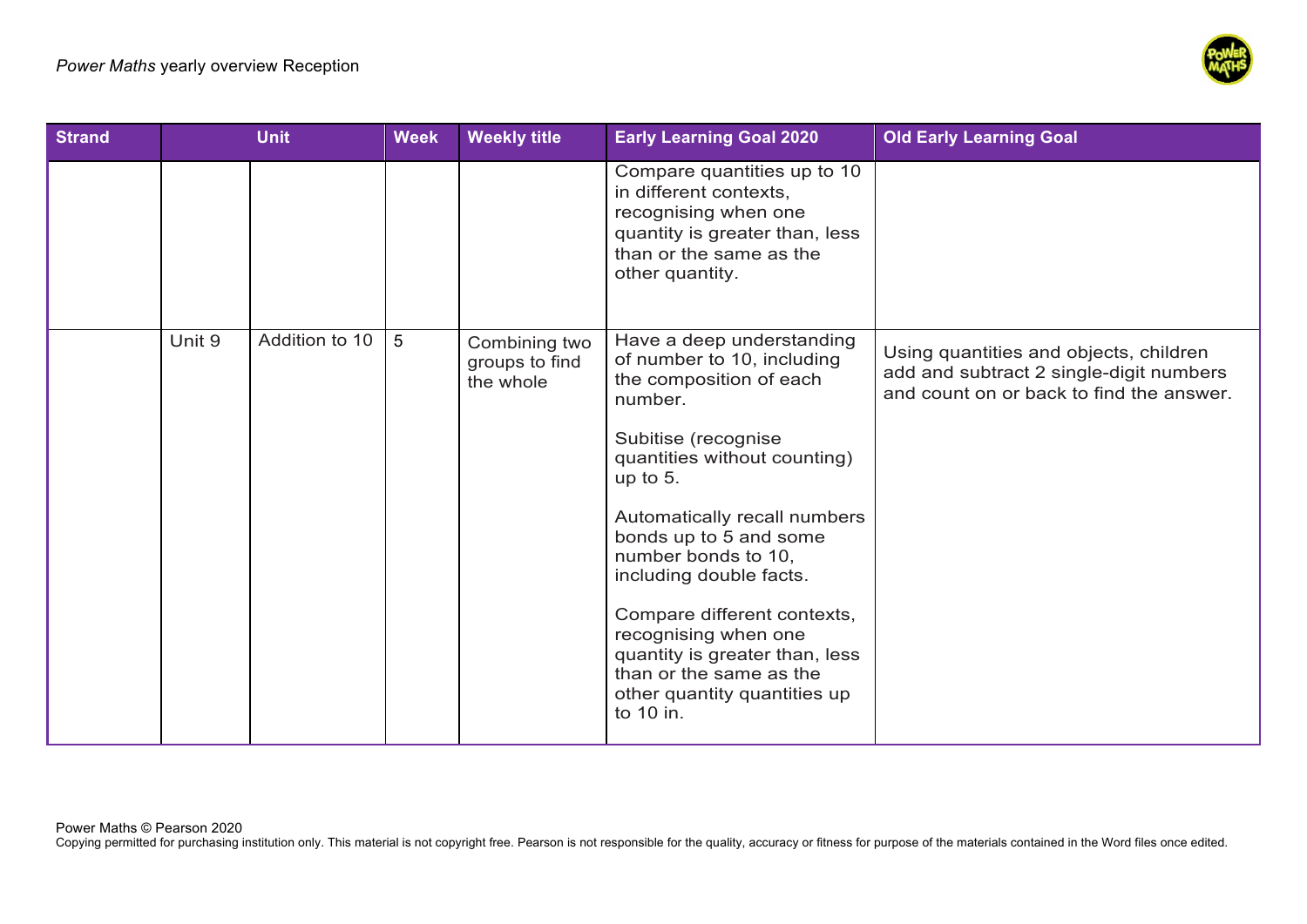### *Power Maths* yearly overview Reception



| <b>Strand</b> | <b>Unit</b> |                       | <b>Week</b> | <b>Weekly title</b>                                       | <b>Early Learning Goal 2020</b>                                                                                                                                                                                                                                               | <b>Old Early Learning Goal</b>                                                                                                                |
|---------------|-------------|-----------------------|-------------|-----------------------------------------------------------|-------------------------------------------------------------------------------------------------------------------------------------------------------------------------------------------------------------------------------------------------------------------------------|-----------------------------------------------------------------------------------------------------------------------------------------------|
|               |             |                       |             |                                                           | Compare quantities up to 10<br>in different contexts,<br>recognising when one<br>quantity is greater than, less<br>than or the same as the<br>other quantity.                                                                                                                 |                                                                                                                                               |
|               | Unit 10     | Number bonds<br>to 10 | 6           | Using a ten<br>frame<br>The part-<br>whole model<br>to 10 | Have a deep understanding<br>of number to 10, including<br>the composition of each<br>number.<br>Subitise (recognise<br>quantities without counting)<br>up to $5.$<br>Automatically recall number<br>bonds up to 5 and some<br>number bonds to 10,<br>including double facts. | Prerequisite to:<br>Using quantities and objects, they add<br>and subtract 2 single-digit numbers and<br>count on or back to find the answer. |
|               | Unit 11     | Shape and<br>space    | 8           | Spatial<br>awareness                                      |                                                                                                                                                                                                                                                                               | Children explore characteristics of<br>everyday objects and shapes and use<br>mathematical language to describe them.                         |
|               |             |                       | 9           | 3D shapes                                                 |                                                                                                                                                                                                                                                                               |                                                                                                                                               |
|               |             |                       | 10          | 2D shapes                                                 |                                                                                                                                                                                                                                                                               |                                                                                                                                               |

Power Maths © Pearson 2020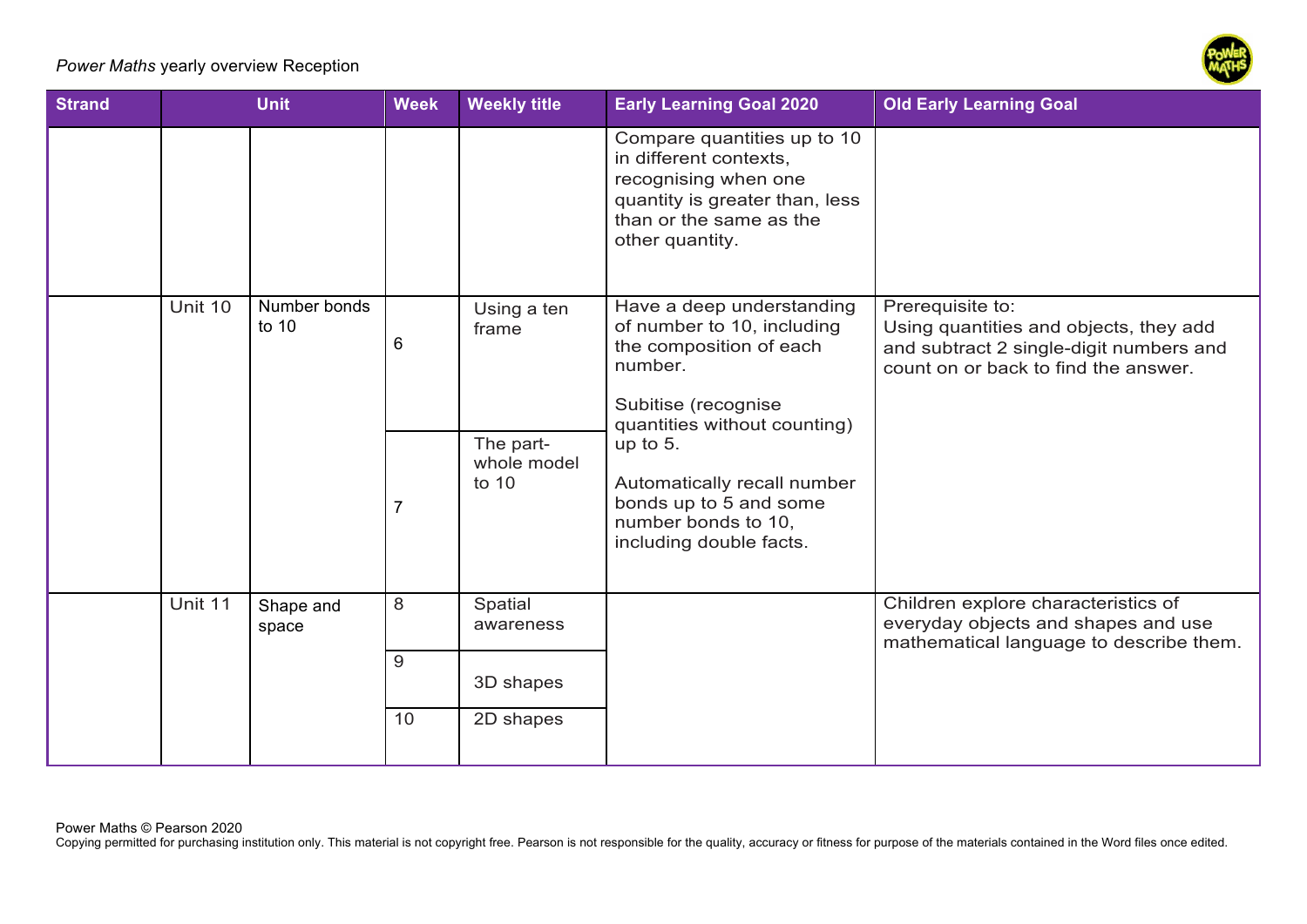

#### **Summer term**

| <b>Strand</b> |         | <b>Unit</b>                                          | <b>Week</b>                                                                            | <b>Weekly title</b>                          | <b>Early Learning Goal 2020</b>                                                               | <b>Old Early Learning Goal</b>                                                                                                |
|---------------|---------|------------------------------------------------------|----------------------------------------------------------------------------------------|----------------------------------------------|-----------------------------------------------------------------------------------------------|-------------------------------------------------------------------------------------------------------------------------------|
|               | Unit 12 | Exploring<br>patterns                                | $\mathbf{1}$                                                                           | Making simple<br>patterns                    |                                                                                               | Children recognise, create and describe<br>patterns.                                                                          |
|               |         |                                                      | $\overline{2}$                                                                         | <b>Exploring more</b><br>complex<br>patterns |                                                                                               |                                                                                                                               |
|               | Unit 13 | Counting on<br>and back                              | 3                                                                                      | Add by counting<br>on                        | Have a deep understanding<br>of number to 10, including<br>the composition of each<br>number. | Using quantities and objects, children<br>add and subtract 2 single-digit numbers<br>and count on or back to find the answer. |
|               |         |                                                      | $\overline{4}$                                                                         | Taking away by<br>counting back              | Verbally count, recognising<br>the pattern of the counting<br>system.                         |                                                                                                                               |
|               | Unit 14 | Numbers to 20                                        | 5                                                                                      | Counting to 20                               | Verbally count beyond 20,<br>recognising the pattern of<br>the counting system.               | Children count reliably with numbers<br>from 1 to 20, place them in order.                                                    |
|               | Unit 15 | <b>Numerical</b>                                     | 6                                                                                      | Doubling                                     | Explore and represent                                                                         | Children solve problems, including                                                                                            |
|               |         | patterns<br>$\overline{7}$<br>Halving and<br>sharing | patterns within numbers up<br>to 10, including evens and<br>odds, double facts and how | doubling, halving and sharing.               |                                                                                               |                                                                                                                               |
|               |         |                                                      | 8                                                                                      | Odds and<br>evens                            | quantities can be distributed<br>equally.                                                     |                                                                                                                               |